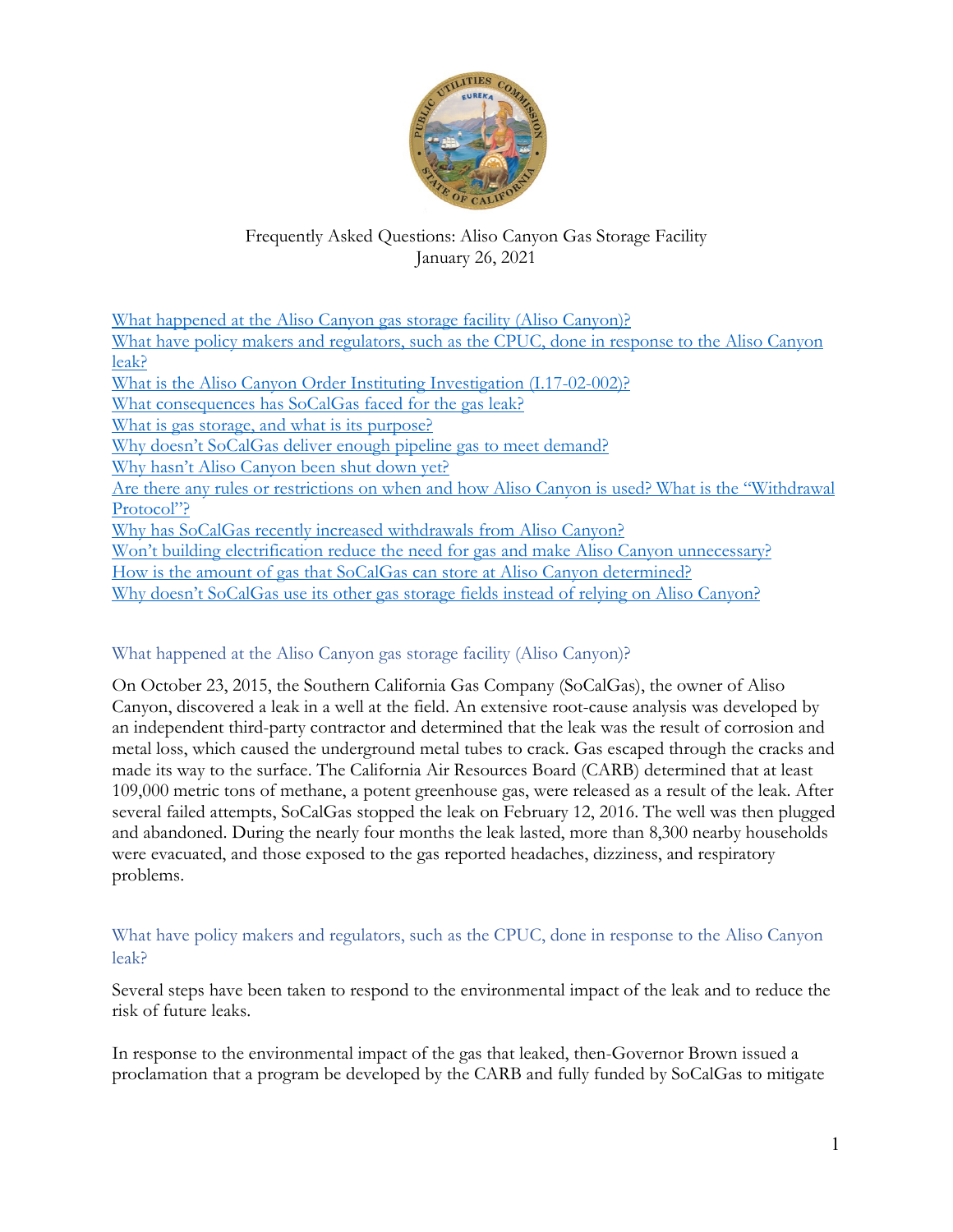the impacts of the leak. SoCalGas committed to mitigating the leak and to workwith the CARB to achieve this objective.

With regard to safety and avoiding future leaks, there have been several new laws and regulatory changes. Most notably:

- The California Geologic Energy Management Division (CalGEM), the state agency responsible for overseeing the safety of the underground part of gas wells, now requires that all gas wells must be converted so that they do not operate with a single point of failure. California's storage regulations are now more stringent than the national standard. In the period from 2018 to 2020, SoCalGas spent roughly \$261 million at all four of its storage fields to comply with the new CalGEM regulations. In 2017-18, SoCalGas made additional expenditures on testing and remediation work required by SB 380 (Pavley, 2016) as well as well conversions in anticipation of the expected new CalGEM regulations.
- CalGEM established a maximum well pressure at Aliso Canyon, which translates to a maximum inventory of 68.6 billion cubic feet (Bcf) of gas or 80 percent of its previous capacity of 86 Bcf.
- In the short-term, the CPUC further restricted the amount of gas allowed in Aliso Canyon to 34 Bcf or 40 percent of its original capacity.
- SoCalGas cannot use gas from Aliso Canyon at its discretion; it can only withdraw from Aliso Canyon if defined conditions are met.
- The CPUC conducted extensive modeling of the Southern California electric and gas systems to determine if Aliso Canyon can be permanently minimized or eliminated given the current rules and existing infrastructure. A decision about Aliso Canyon's maximum storage inventory, based on that modeling, is expected in the first half of 2021.
- The CPUC hired a third-party expert to suggest changes to the rules and infrastructure that would allow Aliso Canyon to be shut down.

## <span id="page-1-0"></span>What is the Aliso Canyon Order Instituting Investigation (I.17-02-002)?

The Aliso Canyon Order Instituting Investigation (I.17-02-002) is a proceeding at the CPUC to determine whether usage of Aliso Canyon can be minimized or eliminated while still maintaining gas and electric service reliability at just and reasonable rates. The proceeding was opened by the CPUC on February 9, 2017.

Phase 1 of the proceeding determined which models and assumptions would be used to evaluate the effects of minimizing or eliminating the use of Aliso Canyon given current system rules and infrastructure. In Phase 2, CPUC staff (staff) conducted the modeling that was agreed to in Phase 1. Staff completed the modeling in October 2020. The CPUC will consider staff's report on the modeling as well as input from interested parties in reaching a decision on what amount of gas, if any, should be kept in Aliso Canyon until a final decision is issued in Phase 3. For Phase 3 a consultant has been selected to propose changes to the rules and infrastructure that could allow Aliso Canyon to be closed and to estimate the cost and feasibility of those changes. The consultants will release their study in mid-2021, and the CPUC should reach a decision in Phase 3 by the end of that year.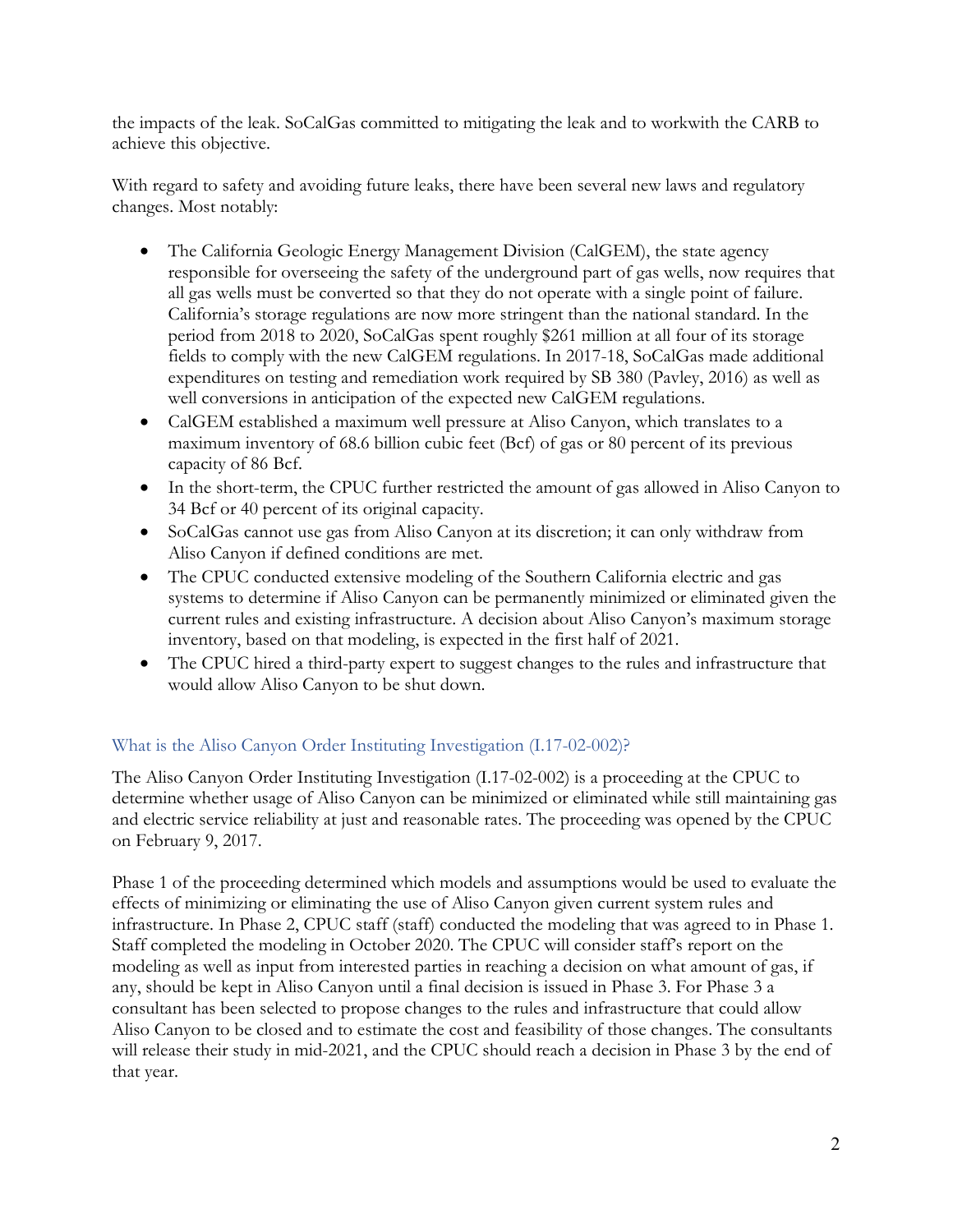#### <span id="page-2-0"></span>What consequences has SoCalGas faced for the gas leak?

As noted above, there have been multiple regulatory and legal consequences as a result of the leak. Several apply to the safe use of storage facilities generally and, as such, impact SoCalGas. There have also been several measures that are specific to SoCalGas and the failure at Aliso Canyon. The most significant of these is the 2019 [Settlement](https://ww2.arb.ca.gov/news/carb-announces-1195-million-settlement-socal-gas-over-aliso-canyon-natural-gas-leak) announced by CARB. The settlement in the amount of \$119.5 million addresses several leak-related lawsuits from the state and the City and County of Los Angeles. The settlement was approved by the Los Angeles Superior Court in February 2019. It includes at least \$26.5 million to meet the requirement of former Governor Brown that SoCalGas fully fund a program to mitigate the impacts of the estimated 109,000 metric tons of methane released during the leak. Additional monies will go to an environmental project run by the City of Los Angeles (\$45.4 million); penalties due to the City, County, and the California Attorney General's Office (\$21 million); expenses for leak response and litigation costs incurred by the City, County, and Attorney General's office (\$19 million); and a reserve for mitigation (\$7.6 million).

At the time of the settlement announced by CARB in 2019, SoCalGas indicated that it was still facing 292 lawsuits including 48,000 plaintiffs. Most recently, on January 6, 2021, a Los Angeles County Superior Court judge ruled that residents, firefighters, and others can seek money for damages they experienced as a result of the leak.

In 2017 the company entered into an agreement with the South Coast Air Quality Management District (AQMD) to pay \$8.5 million for a health study and a local environmental project. The company also agreed to reimburse AQMD for monitoring costs related to the leak. In 2016 SoCalGas entered a settlement with the District Attorney's office of the County of Los Angeles whereby the company pleaded guilty to failing to timely report the Aliso leak and will pay the County \$4.3 million. As part of the agreement the County dismissed other remaining counts.

In addition to these consequences, on June 27, 2019, the CPUC issued an "Order Instituting Investigation" (OII), [I.19-06-016,](https://docs.cpuc.ca.gov/PublishedDocs/Published/G000/M306/K041/306041251.PDF) which will determine whether SoCalGas violated federal law, state law, and/or Commission orders, Decisions, rules, or requirements pertaining to the maintenance of Aliso Canyon. The OII was opened in response to a root-cause analysis that identified several deficiencies concerning the operation of Aliso Canyon. The ongoing OII will determine whether SoCalGas should be sanctioned for allowing the uncontrolled release of gas from Aliso Canyon and what penalties in the form of fines, remedies and other corrective actions should be imposed for any proven violations.

#### <span id="page-2-1"></span>What is gas storage, and what is its purpose?

Gas storage is, simply put, gas kept in a facility, i.e., an underground storage field, for future use. In California there are 13 gas storage fields. All of these are depleted petroleum fields. The fields have been converted to gas storage with gas being injected under pressure to fill the space previously occupied by petroleum. The injection and withdrawal of the gas takes place using wells. Some of these wells were previously used to extract petroleum and have been repurposed to withdraw and/or inject gas into the field. The wells can be several thousand feet deep. Pipelines above ground carry gas to the well for injection. When gas is withdrawn, other pipelines take the gas from the well to the SoCalGas pipeline system.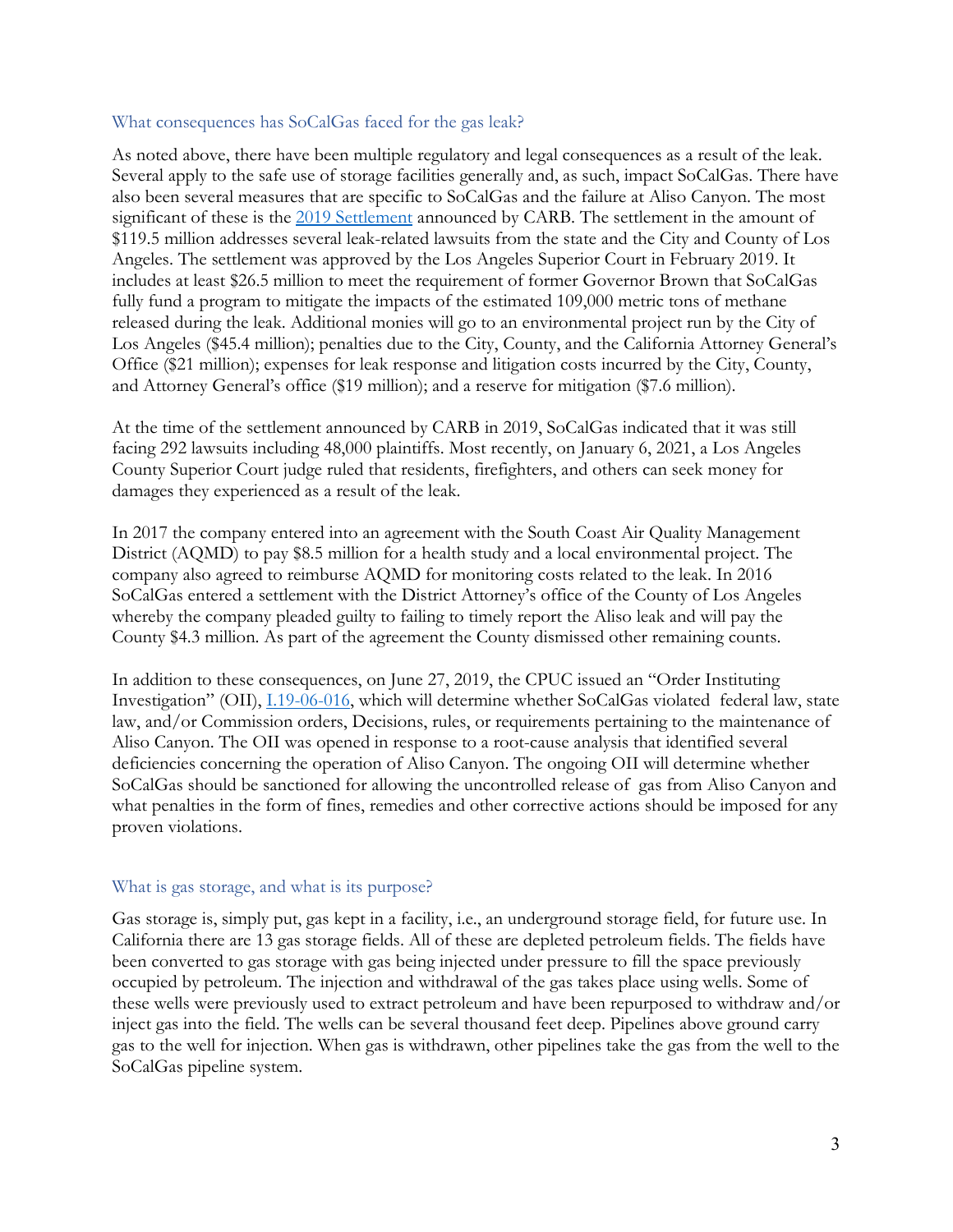Storing gas ensures there is enough gas supply during high demand times when not enough gas supply is flowing into the state rapidly enough to meet demand. These high demand times typically occur on cold weather days when gas is needed for home heating. They can also occur during the summer when hot days drive cooling demand, and gas is needed to fuel electric generators. Additionally, when the sun sets and solar panels stop producing electricity, gas-fired generation can rely on stored gas to help meet electric demand.

Storage is also used as a hedge against high gas prices. Gas is purchased during the non-winter months when overall demand and prices are typically lower. It is stored for use in winter when demand and prices are typically higher. These savings on gas commodity costs are passed on directly to residential gas customers, who rely on the utility to supply their gas. Similarly, gas consumers who do not rely on the utility for gas supply (typically large industrial and commercial customers) can purchase gas for their own use and store it for a fee in the utility-owned gas storage field. Note: Since the restrictions at Aliso Canyon were put in place, the program allowing these customers to buy storage has been eliminated because there is not enough storage space to support the program.

## <span id="page-3-0"></span>Why doesn't SoCalGas deliver enough pipeline gas to meet demand?

SoCalGas is not solely in charge of arranging for the delivery of gas to its system. SoCalGas provides and maintains the large pipelines to bring gas into Southern California, but SoCalGas is not responsible for filling up those pipelines for all its customers. SoCalGas' central role is managing the gas system and making sure supply and demand stay in balance. Many large customers, like factories and electric generators (known as noncore customers), purchase and deliver their own gas. It is up to all the combined customers to bring enough gas onto the system to meet their demand. Ideally, everyone is bringing enough gas into the system to meet their demand—no more, no less. However, it is difficult for customers to perfectly forecast how much gas they will use.

If the difference between supply and demand is too large, SoCalGas calls an Operational Flow Order (OFO). During an OFO, customers must better match the amount of gas they are delivering with the amount they are using or pay a penalty.

If customers still don't deliver enough gas, and there isn't enough to go around, noncore customers can be curtailed, which means they get less gas than they need. SoCalGas Rule 23 defines the circumstances and order in which customers will be curtailed. In recent years with restrictions on Aliso Canyon and some pipelines being out of service or operating at reduced capacity due to potential safety problems, it has sometimes been hard for customers to deliver enough gas. In winter 2018-19, for example, large electric generation customers were subject to 43 days of voluntary curtailments and five days of mandatory curtailments. Due to these shortages, Southern California gas prices, which had been in the range of \$3 to \$4 per million British thermal units (MMBtu) went as high as \$26/MMBtu.

## <span id="page-3-1"></span>Why hasn't Aliso Canyon been shut down yet?

Aliso Canyon remains a critical part of maintaining reliable and affordable electric and gas service in Southern California. Aliso Canyon serves 17 electric generators and is therefore a critical part of electric reliability. The California Council on Science and Technology, a nonprofit organization established by the Legislature, stated in its [2019 report](https://ccst.us/reports/long-term-viability-of-underground-natural-gas-storage-in-california-an-independent-review-of-scientific-and-technical-information/) that although the need to store gas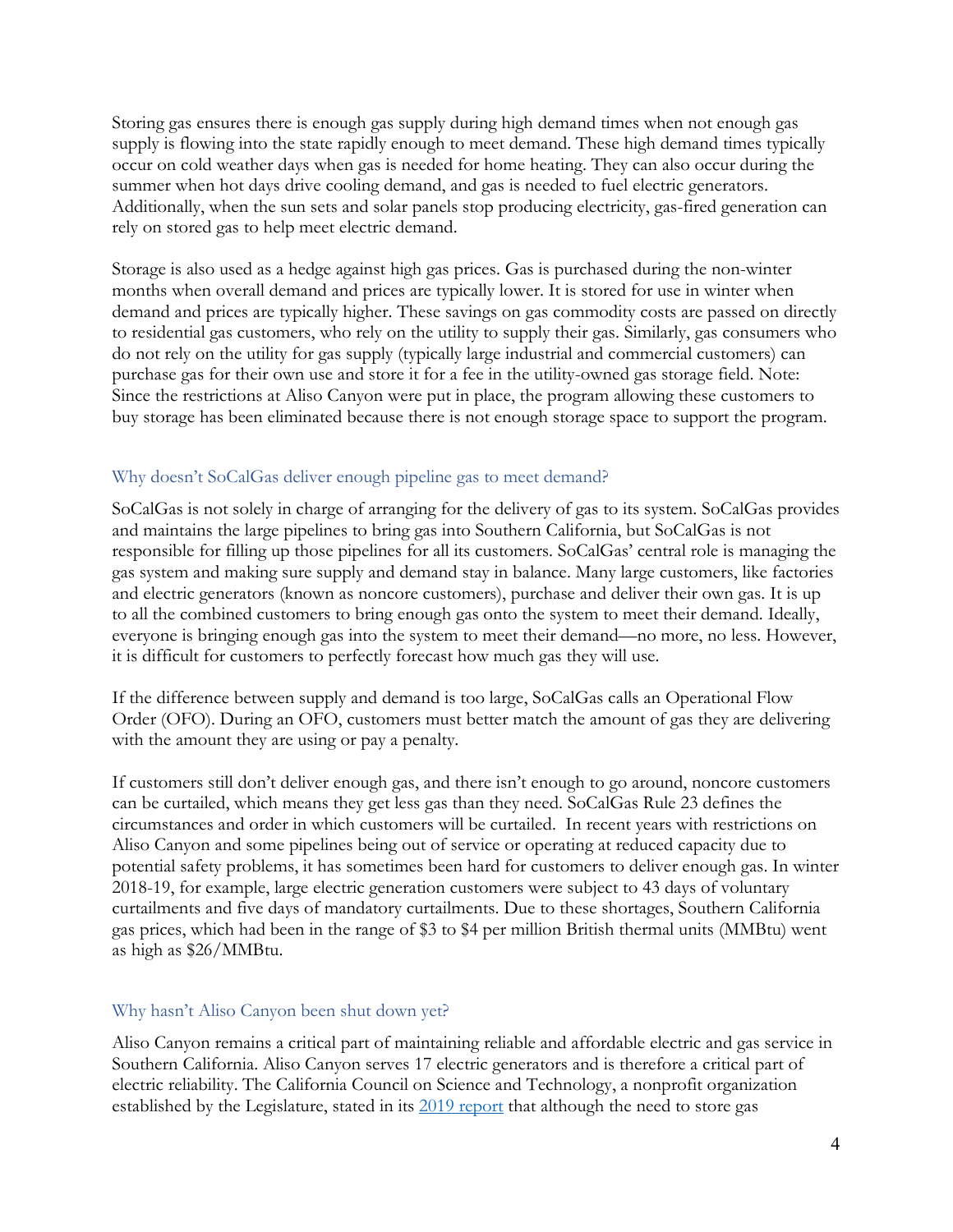underground might be reduced in the future, "we found no immediate measures that would overcome California's demand of natural gas during peak periods in the winter—a demand that currently exceeds the state's pipeline capacity to import gas." However, several key steps have been taken to make the field safer for use, and operation of the field remains restricted.

At the same time, the CPUC is examining potential options to close the facility. In November 2019 Governor Newsom called on the CPUC to "immediately engage an independent third-party expert to identify viable alternatives to the facility and scenarios that can inform a shorter path to closure." The CPUC hired FTI Consulting to conduct the study required by the governor, and the results of the study will be reviewed in a formal CPUC proceeding, I.17-02-002, in 2021.

## <span id="page-4-0"></span>Are there any rules or restrictions on when and how Aliso Canyon is used? What is the "Withdrawal Protocol"?

Withdrawals from Aliso Canyon are subject to the **Aliso Canyon Withdrawal Protocol**. It describes the process SoCalGas must follow before making a withdrawal. The *first Withdrawal Protocol*, issued in June 2016, actually required SoCalGas to use gas from Aliso Canyon to support electricity providers in the summer. Then, in late 2017, it was changed to make Aliso Canyon an "asset of last resort," which meant the storage field could only be used when the gas and/or electric systems were at risk of curtailment.

Using Aliso Canyon only as an asset of last resort, combined with pipeline outages on the SoCalGas system, led to reliability issues as well as repeated gas price spikes. Increased gas prices in turn contributed to electric price spikes. Both increased utility customers' bills. For example, during a 15 day cold snap in February 2018, gas-fired electric generators were asked to voluntarily curtail gas usage for 14 days. Gas prices spiked from around \$3 per million British thermal units (MMBtu) to \$25/MMBtu, causing electric prices to hit a high of \$90 per megawatt hour (MWh). During a heat wave in summer 2018, gas prices went as high as \$39/MMBtu, pushing hourly electric prices up to \$278.50/MWh. These electric price spikes were a major contributor to Southern California Edison's (SCE) \$825 million cost overrun for 2018. Another example is winter 2018-19, during which electric generators were subject to 43 days of voluntary curtailments and five days of mandatory curtailments. February 2019 was particularly cold, and Southern California gas prices went as high as \$26/MMBtu while California's hourly electric price hit \$150/MWh.

As part of I.17-02-002, [staff modeled the impact](https://docs.cpuc.ca.gov/PublishedDocs/Efile/G000/M349/K793/349793504.PDF) on customers' gas bills for the period from 2016 to 2018 due the combined Aliso Canyon restrictions and pipeline outages. Staff estimated that gas bill increases ranged from an average of \$1.32 per bill in 2016, prior to the rupture of Line 235-2, to \$2.25 per bill in 2018 when the full impact of both the pipeline outages and the Aliso Canyon restrictions were felt. Staff did a rough calculation of the residential bill impact caused by SCE's 2018 overrun and estimate that it added \$6.10 to the average bill in 2019.

In response to these cost and reliability issues, the CPUC revised the Withdrawal Protocol in July 2019. Now Aliso Canyon can be used to avoid price spikes, keep the non-Aliso storage fields from reaching critically low inventory levels, ensure that storage injection capacity is available in the spring, and provide gas quickly in an emergency.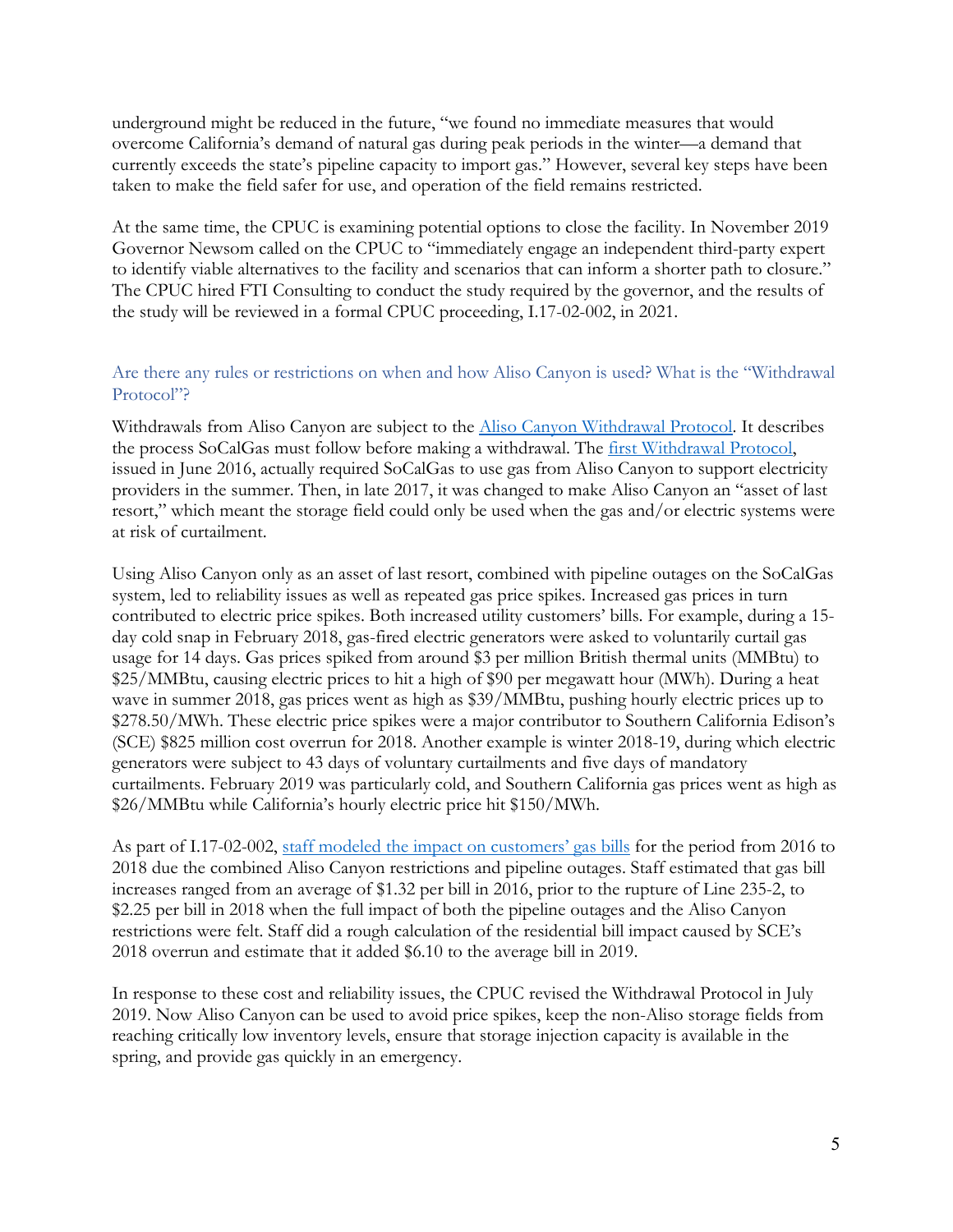#### <span id="page-5-0"></span>Why has SoCalGas recently increased withdrawals from Aliso Canyon?

The increased frequency of withdrawals reflects changes to the Aliso Canyon Withdrawal Protocol. The Withdrawal Protocol defines the circumstances under which withdrawals can be made from the field. It was revised in July 2019 due to large gas and electric cost increases and the curtailment of electric generation customers. The revisions removed the requirement that Aliso Canyon only be used as an asset of last resort and allowed withdrawals to be made when specific conditions are present that cause a heightened risk of price spikes or curtailments. The increased flexibility reduces both short term reliability risks and price volatility.

### <span id="page-5-1"></span>Won't building electrification reduce the need for gas and make Aliso Canyon unnecessary?

It is likely that, as end-use electrification grows, California's reliance on renewable power will also grow. In the near term, this will likely increase the need for gas storage generally to respond to the increasingly variable demand of the gas-fired electric generators that are needed to back up wind and solar. A combination of new clean energy resources and longer duration electric storage technologies may reduce the need for gas storage over a longer time horizon. In the short term, gas storage will still be needed to help maintain the balance between demand and supply. The CPUC will determine whether the storage at Aliso Canyon is needed in its investigation, I.17-02-002. Phase 2 of that proceeding is nearly complete and examines whether Aliso Canyon can be eliminated or reduced given current rules and infrastructure. In Phase 3, the CPUC will review FTI Consulting's study on what additional rules and/or infrastructure would be required to eliminate the need for the field.

## <span id="page-5-2"></span>How is the amount of gas that SoCalGas can store at Aliso Canyon determined?

The total amount of gas that can be stored in Aliso Canyon was determined by CalGEM, which determined that the field could be safely operated at an inventory of up to 68.6 billion cubic feet (Bcf) of gas. Its determination was based on engineering studies related to the safe pressure in the field and the amount of gas associated with that pressure.

Independent of CalGEM's determination, Senate Bill 380 added Section 715 to the Public Utilities Code. It required the CPUC to determine the range of inventory necessary at Aliso Canyon to ensure safety, reliability, and just and reasonable rates and to issue a report presenting those findings. That report, sometimes referred to as the "715 Report," was last updated in July 2018. The [2018](https://www.cpuc.ca.gov/uploadedFiles/CPUC_Public_Website/Content/News_Room/715Report_Summer2018_Final.pdf)  [report](https://www.cpuc.ca.gov/uploadedFiles/CPUC_Public_Website/Content/News_Room/715Report_Summer2018_Final.pdf) determined that the maximum allowable inventory in Aliso should be 34 Bcf based on the amount of gas needed from Aliso Canyon to meet system demand for all customers on a 1-in-10 year peak day. One-in-10-year peak day demand is essentially the demand that would occur on the coldest day in 10 years. Section 715 expired on January 1, 2021. In Investigation (I.) 17-02-002, the CPUC issued a decision keeping the 34 Bcf maximum inventory for the interim period between January 1, 2021, and the date that a decision is issued in Phase 2 of that proceeding.

In Phase 2 of I.17-02-002, the CPUC will decide what inventory level, if any, should be maintained at Aliso Canyon to preserve gas and electric reliability at just and reasonable rates given current rules and infrastructure. In Phase 3 of the proceeding, the CPUC will make a final determination on Aliso Canyon inventory based on an independent study that evaluates the costs and feasibility of changes to the rules and infrastructure that would allow for the field's closure.